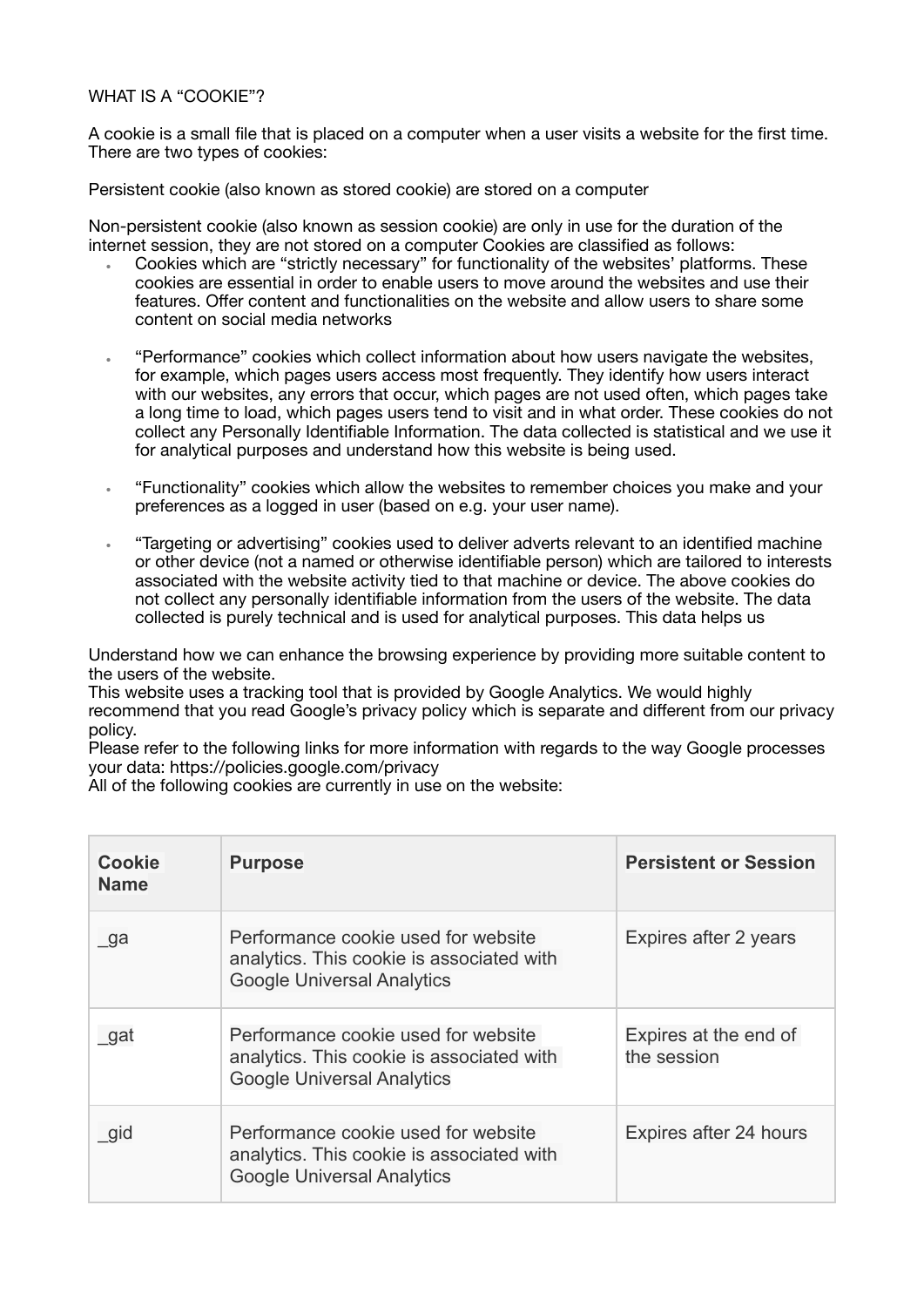| _guid                               | Performance cookie used for website<br>analytics. This cookie is associated with<br><b>Google Universal Analytics</b>                                                         | Expires after 1 month                |
|-------------------------------------|-------------------------------------------------------------------------------------------------------------------------------------------------------------------------------|--------------------------------------|
| $\_$ lipt                           | This cookie is set by LinkedIn and it is used<br>to allow the functionality for sharing content                                                                               | Expires after 1 month                |
| bcookie                             | This cookie is set by LinkedIn and provides a<br><b>Browser ID</b>                                                                                                            | Expires after 2 years                |
| lang                                | This cookie is set by LinkedIn and it is used<br>to allow the functionality for sharing content                                                                               | Expires at the end of<br>the session |
| li oatml                            | This cookie is used to activate retargeting<br>ads. It is commonly used by well-known<br>social media networks.                                                               | Expires after 1 month                |
| liap                                | This cookie is used to activate retargeting<br>ads. It is commonly used by well-known<br>social media networks.                                                               | Expires after 3 months               |
| lidc                                | This cookie is used to activate retargeting<br>ads. It is commonly used by well-known<br>social media networks.                                                               | Expires at the end of<br>the session |
| <b>BizoID</b>                       | This cookie is related to LinkedIn ID analytics                                                                                                                               | Expires after 4 months               |
| <b>BizoUserMat</b><br>chHis<br>tory | This cookie is related to LinkedIn ID analytics                                                                                                                               | Expires after 6 months               |
| cfduid                              | This cookie is related to Cloudflare (website<br>cyber security solutions provider)                                                                                           | Expires after 1 year                 |
| Visid_incap_<br>48340<br>9          | This cookie is related to Incapsula (website<br>cyber security solutions provider)                                                                                            | Expires after 1 year                 |
| gads                                | This cookie is related to Google and it is used<br>to measure the interactions with the ads on a<br>domain to prevent the same ads from being<br>shown to you too many times. | Expires after 2 years                |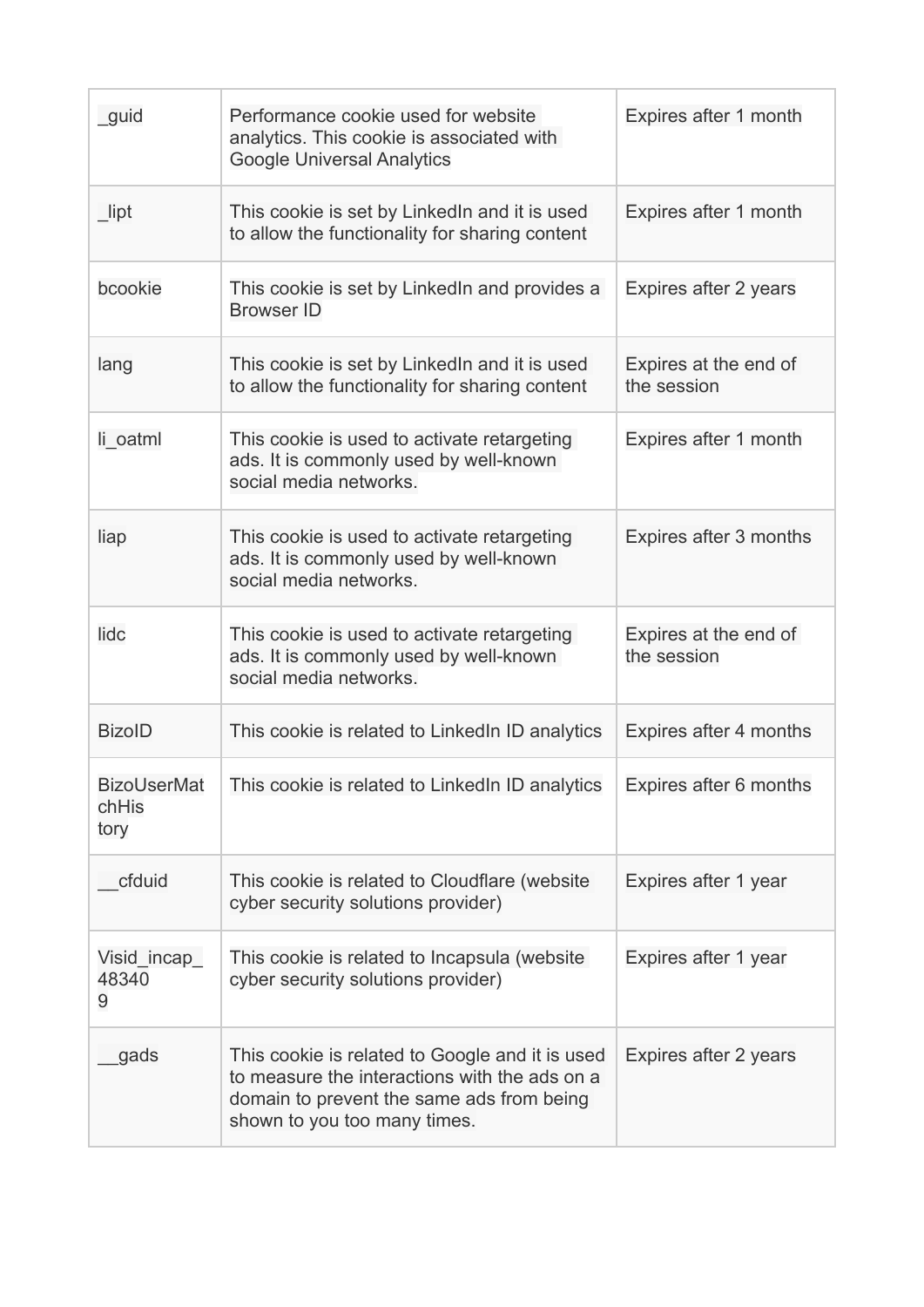| Permutive-id                      | This cookie is used to measure the<br>effectiveness of adverts and to provide<br>targeted advertising.                                                     | Expires after 18 months              |
|-----------------------------------|------------------------------------------------------------------------------------------------------------------------------------------------------------|--------------------------------------|
| Permutive-<br>session             | This cookie is used to measure the<br>effectiveness of adverts and to provide<br>targeted advertising.                                                     | Expires after 18 months              |
| Datr                              | This cookie is related to Facebook, its<br>purposes is to understand what web session<br>accessed the social media network                                 | Expires after 2 years                |
| Fr                                | This cookie is related to Facebook, its<br>purposes is to allocate an encrypted browser<br>ID and Facebook ID for advertisement<br>purposes                | Expires after 3 months               |
| 189970017-<br>time spent          | This cookie records the time that is spent by<br>a user on the website                                                                                     | Expires at the end of<br>the session |
| 189970017-<br>trigger_sessi<br>on | This cookie records when a session is<br>triggered by a user on the website                                                                                | Expires at the end of<br>the session |
| 189970017-<br>visitor status      | This cookie records the status of a visitor, for<br>example if the visitor had previously visited<br>the website                                           | Expires at the end of<br>the session |
| 1P JAR                            | This cookie is related to Google Analytics and<br>it is used for analytics purposes                                                                        | Expires after 1 month                |
| <b>CONSENT</b>                    | This cookie records user consent once the<br>cookie policy has been accepted                                                                               | Expires after 20 years               |
| <b>NID</b>                        | This cookie is used to remember user<br>preferences in regards to the use of the<br>website and. This cookie is associated with<br><b>Google Analytics</b> | Expires after 6 months               |
| <b>OGPC</b>                       | This cookie is set by Google if the Google+<br>social plugin is installed on the website                                                                   | Expires after 2 months               |
| DV                                | This cookie is set by Google to personalise<br>adds according to a website user                                                                            | Expires at the end of<br>the session |